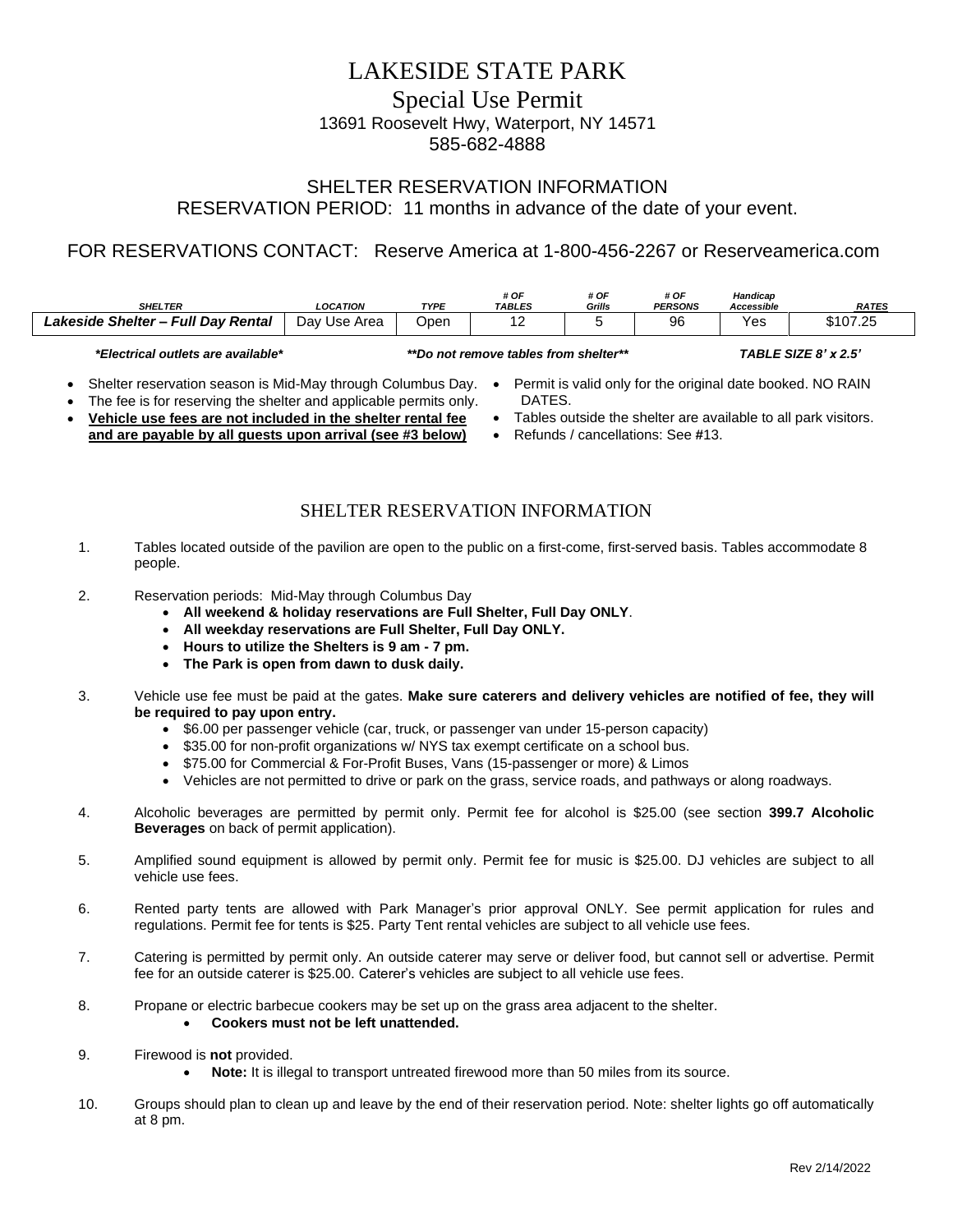- 11. **POSTING OF SIGNS IS PROHIBITED**. Be sure your party has adequate directions. Our gate attendants have a listing of all shelter reservations and can give directions.
- 12. Swimming is prohibited at Lakeside State Park.
- 13. Cancellations: A full refund will be issued less the processing fee for cancellations received 30 days or more prior to the reserved date. A 50% refund will be issued for cancellations received at least 10 days but less than 30 days prior to the reserved date and for reservations that are changed to a later date and then cancelled. **NO REFUNDS FOR ANY CANCELLATIONS LESS THAN 10 DAYS PRIOR TO RESERVED DATE.** A \$14.50 processing fee applies to ALL cancellation refunds. Refunds are processed through the State Comptroller's Office and require 60 – 90 days.

### **CONDITIONS OF PERMIT**

- A. Lakeside State Park is a **"CARRY–IN, CARRY–OUT"** Park. This means that everything you bring into the park (CARRY-IN) you are required to take out with you (CARRY-OUT). This includes all garbage. We have NO trash receptacles in the park. In order to increase people's awareness of the growing problem of solid waste disposal and to help reduce our operating costs, shelter and parking areas must be cleaned prior to your group's departure and when requested by a park representative. Advise all of your group members and transportation carriers (if applicable) in advance**. BRING GARBAGE BAGS**.
- B. This permit is subject to all rules and regulations of the Office of Parks, Recreation and Historic Preservation (OPRHP), Genesee Region, and according to all special conditions enumerated in the permit. Permit must be shown to any Agency official upon request.
- C. OPRHP is not responsible for providing any utility or service in excess of that which is already available and can be provided without detriment to the Agency's operation.
- D. It is understood that no alterations are to be made at the picnic site (e.g., moving picnic tables, cutting trees, erection of signs, banners, tents, flags, and recreational equipment). The Permittee shall be responsible for any damages to park property or facilities resulting from the Permittee's activities**. Permittee shall promptly report any and all unusual incidents directly to the Park Manager or Park Police. Unusual incidents include, but are not limited to, damage to park property, accidents, personal injuries, and emergencies involving medical personnel.**
- E. Responsible party / contact person must be present for the entire duration of permit.
- F. The use of generators is prohibited.
- G. **Pets are not allowed** in shelters or park buildings.
- H. All accidents, injuries or problems must be reported to the Park Police immediately. CALL 585-658-4692.
- I. The Permittee agrees to indemnify, defend and save harmless the State of New York Office of Parks, Recreation and Historic Preservation and all of its officers, agents and employees from all suits arising from the operation of this permit or as a result of the consequences of any act, omission, neglect or misconduct on the part of any associated with the Permittee on this project.
- J. **It is understood that this permit is non-transferrable and may be revoked at any time at the discretion of an authorized representative of OPRHP**. `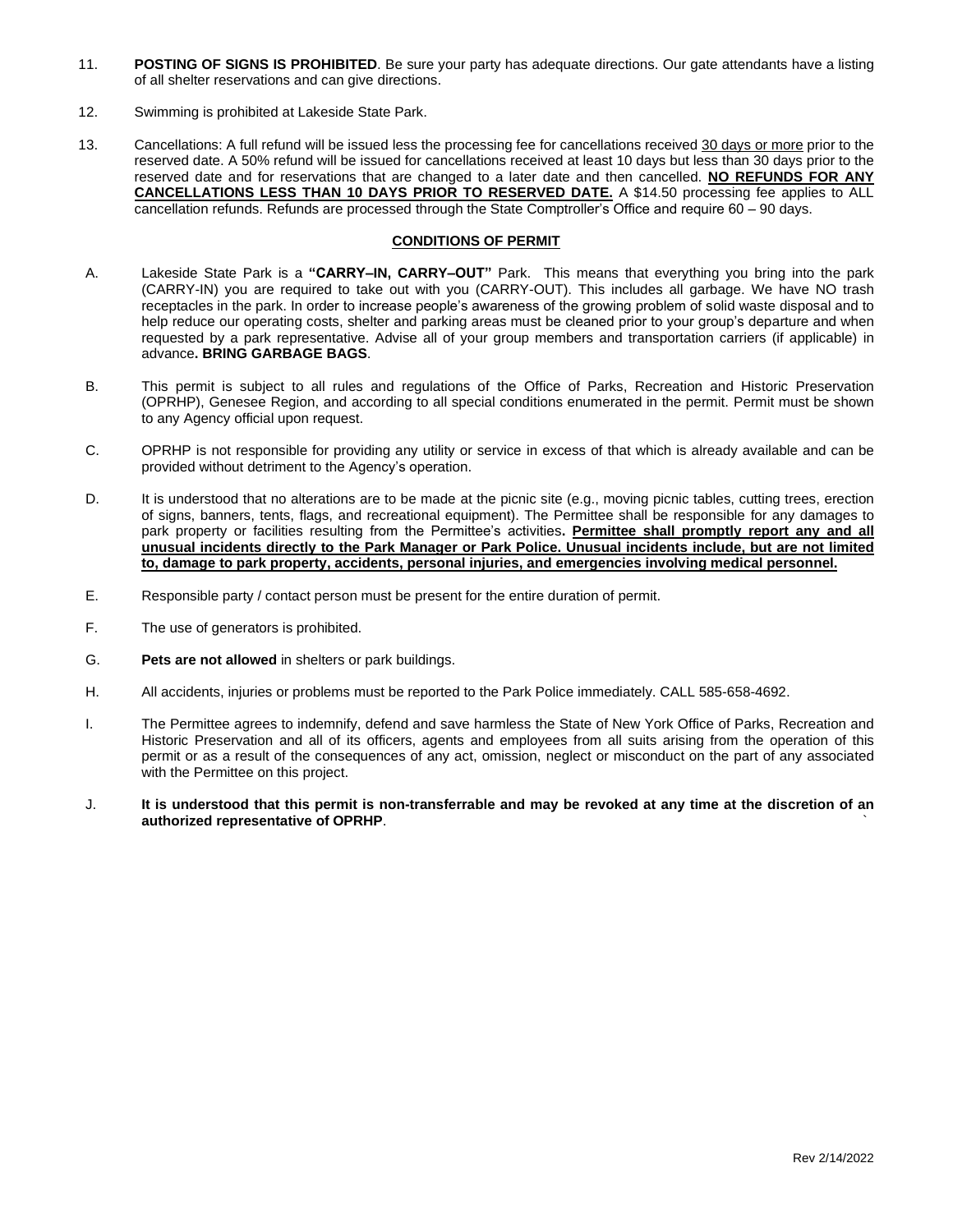#### LAKESIDE STATE PARK 13691 Roosevelt Hwy Waterport, NY 14571 585-682-4888

| SPECIAL USE PERMIT APPLICATION<br>PLEASE PRINT CLEARLY AND FILL OUT COMPLETELY |                                                                                                                                                                                                                                                                                                                                                                                                                                                                                                                                                                                                                                                                                                                                                                                                                                                                                                                                                                                                      |  |  |  |  |  |  |
|--------------------------------------------------------------------------------|------------------------------------------------------------------------------------------------------------------------------------------------------------------------------------------------------------------------------------------------------------------------------------------------------------------------------------------------------------------------------------------------------------------------------------------------------------------------------------------------------------------------------------------------------------------------------------------------------------------------------------------------------------------------------------------------------------------------------------------------------------------------------------------------------------------------------------------------------------------------------------------------------------------------------------------------------------------------------------------------------|--|--|--|--|--|--|
| The following permits have been issued to:                                     |                                                                                                                                                                                                                                                                                                                                                                                                                                                                                                                                                                                                                                                                                                                                                                                                                                                                                                                                                                                                      |  |  |  |  |  |  |
|                                                                                | PERMITTEE NAME: University of the contract of the contract of the contract of the contract of the contract of the contract of the contract of the contract of the contract of the contract of the contract of the contract of                                                                                                                                                                                                                                                                                                                                                                                                                                                                                                                                                                                                                                                                                                                                                                        |  |  |  |  |  |  |
|                                                                                |                                                                                                                                                                                                                                                                                                                                                                                                                                                                                                                                                                                                                                                                                                                                                                                                                                                                                                                                                                                                      |  |  |  |  |  |  |
|                                                                                |                                                                                                                                                                                                                                                                                                                                                                                                                                                                                                                                                                                                                                                                                                                                                                                                                                                                                                                                                                                                      |  |  |  |  |  |  |
|                                                                                |                                                                                                                                                                                                                                                                                                                                                                                                                                                                                                                                                                                                                                                                                                                                                                                                                                                                                                                                                                                                      |  |  |  |  |  |  |
| □<br>\$25.00 Fee                                                               | <b>CHECK ALL THAT APPLY</b><br><b>ALCOHOLIC BEVERAGE PERMIT</b>                                                                                                                                                                                                                                                                                                                                                                                                                                                                                                                                                                                                                                                                                                                                                                                                                                                                                                                                      |  |  |  |  |  |  |
|                                                                                | 1. See reverse side for terms and conditions.                                                                                                                                                                                                                                                                                                                                                                                                                                                                                                                                                                                                                                                                                                                                                                                                                                                                                                                                                        |  |  |  |  |  |  |
| □<br>\$25.00 Fee                                                               | <b>MUSICAL PERFORMANCE PERMIT</b>                                                                                                                                                                                                                                                                                                                                                                                                                                                                                                                                                                                                                                                                                                                                                                                                                                                                                                                                                                    |  |  |  |  |  |  |
| 1.<br>2.<br>3.<br>4.<br>5.<br>6.<br>7.                                         | Musical groups shall perform between 9 am and 7 pm ONLY unless otherwise provided permission by the Park Manager.<br>Performance shall be conducted so as not to disturb other park patrons.<br>Vehicles associated with the performance will park in the parking area. An exception will be made for unloading and<br>loading equipment, and then they will be operated so no damage is done to the lawn, sidewalk or building. Vehicles are<br>subject to any and all vehicle use fees.<br>No alteration of the electrical system shall be made and no electricity beyond that already provided at the location will be<br>available.<br>Outdoor performances shall be conducted only where special ground fault interrupter equipment is available or provided<br>by the group.<br>No musical performance permit shall be issued for unreserved shelters or partially reserved shelters.<br>Musical performances are for private parties only and should not be advertised or open to the public. |  |  |  |  |  |  |
| □<br>\$25.00 fee<br>1.<br>2.<br>3.<br>4.<br>5.<br>6.                           | <b>TENT PERMIT / AIR SUPPORTED STRUCTURE PERMIT</b><br>Location must be approved no later than two weeks in advance of the reservation.<br>This is important due to underground utilities near shelters. Contact the park office at 585-682-4888 to set an<br>$\bullet$<br>appointment for site approval. It is permittees' responsibility to verify that tents comply with all Fire Code<br>Regulations. An application will be sent with the reservation.<br>Tent or air supported structure must be erected and taken down the same day.<br>All holes made by tent stakes must be filled in.<br>Tents are for picnicking ONLY. Camping tents are not permitted.<br>Insurance requirements may be required. Contact the park manager for more information.<br>Tent or air supported structure company vehicles are subject to any and all vehicle use fees.                                                                                                                                        |  |  |  |  |  |  |
| □<br><b>CATERER PERMIT</b><br>\$25.00 fee<br>1.<br>2.<br>3.<br>4.<br>5.<br>6.  | A permit is necessary for use of ALL catering companies.<br>Carry-In, Carry-Out regulations for waste disposal apply.<br>If the caterer serves alcoholic beverages, an alcohol permit will be required.<br>Caterer may not sell food or beverages and may not advertise to picnic attendees or the general public.<br>Parks will not provide facilities or equipment.<br>Caterer's vehicles are subject to any and all vehicle use fees.                                                                                                                                                                                                                                                                                                                                                                                                                                                                                                                                                             |  |  |  |  |  |  |
| <b>AGREED TO:</b>                                                              | I certify that I'm at least 18 years old (21 years for alcoholic beverage permit). I have read all terms and conditions listed above and agree to comply with<br>them. I agree to remove all trash and litter in accordance with the park's Carry-In, Carry-Out program.<br>I understand the above permits may be revoked if any of the terms or conditions are violated.<br>By signing this permit, permittee acknowledges that he/she has read all the information regarding shelter permits.                                                                                                                                                                                                                                                                                                                                                                                                                                                                                                      |  |  |  |  |  |  |
|                                                                                | > THIS SECTION TO BE COMPLETED BY PARK PERSONNEL <                                                                                                                                                                                                                                                                                                                                                                                                                                                                                                                                                                                                                                                                                                                                                                                                                                                                                                                                                   |  |  |  |  |  |  |

|       | <b>ALCOHOLIC BEVERAGE PERMIT</b>  | \$25.00 | <b>TENT PERMIT</b>    | \$25.00                                                                                   |
|-------|-----------------------------------|---------|-----------------------|-------------------------------------------------------------------------------------------|
|       | <b>MUSICAL PERFORMANCE PERMIT</b> | \$25.00 | <b>CATERER PERMIT</b> | \$25.00                                                                                   |
|       | Amount Paid for permits \$        |         | Receipt #             | the control of the control of the control of the control of the control of the control of |
| Date: | Park Representative:              |         |                       |                                                                                           |